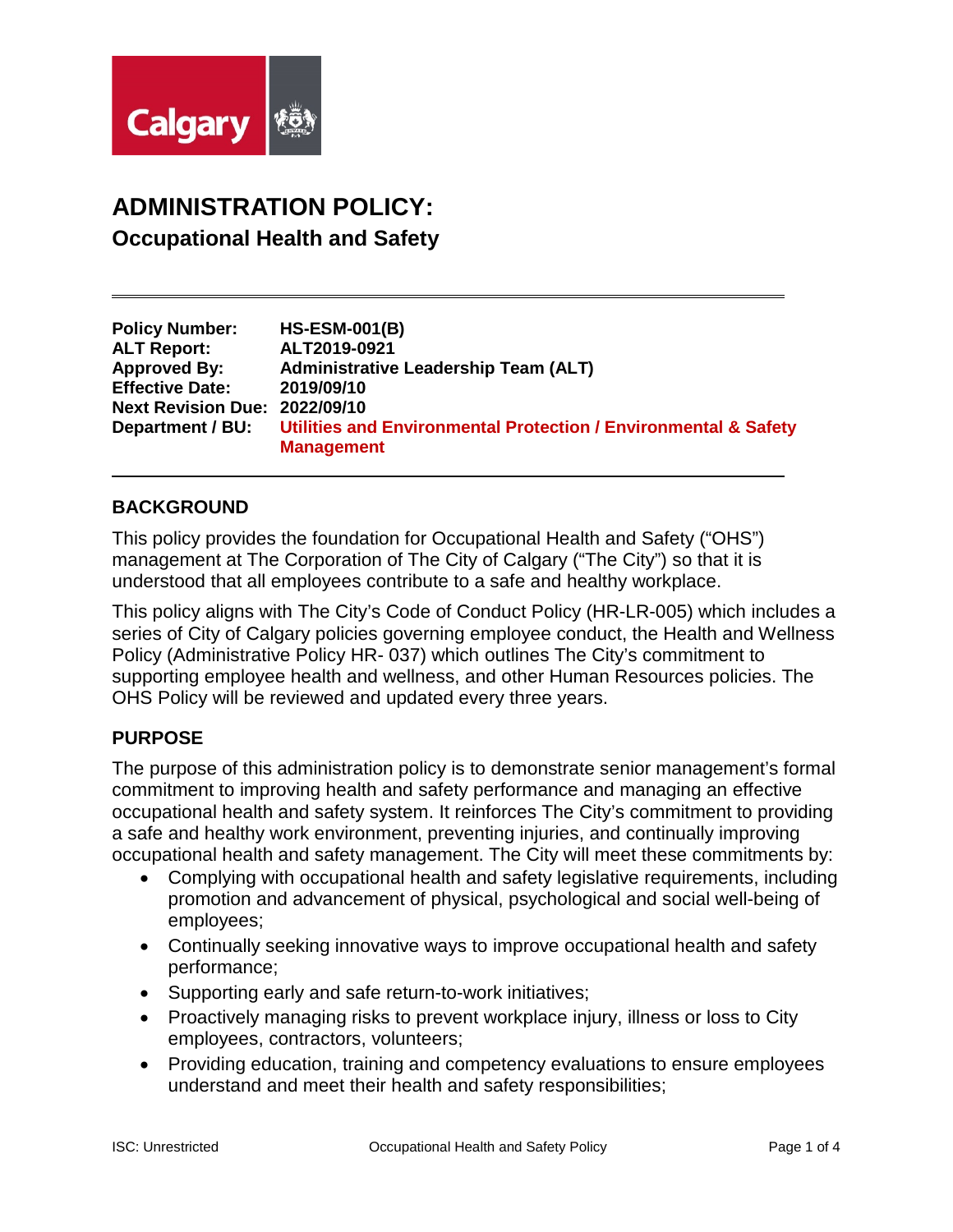- Measuring progress by implementing occupational health and safety objectives, audits, inspections and evaluations;
- Assessing compliance with health and safety requirements and acting to address issues.

#### **DEFINITIONS**

None

## **INTENDED OUTCOMES OF THIS POLICY**

- 1. Employees comply with the OHS legislative requirements.
- 2. The City of Calgary will provide a safe work environment for employees, contractors, and volunteers.

## **POLICY STATEMENTS**

#### **1.0. Scope/Exceptions**

**1.1.** This Administration policy applies to all City of Calgary employees, volunteers, and contractors who perform work or provide services to or on behalf of The City of Calgary. This includes work or services performed on City premises or affiliated sites. All parties have a shared responsibility concerning occupational health and safety.

## **2.0. Occupational Health and Safety Policy Statements**

- **2.1.** Safety is a shared responsibility that requires active leadership and participation from all employees. All employees are responsible for:
	- 2.1.1. Protecting the health and safety of themselves, their co-workers, contractors, and volunteers.
	- 2.1.2. Understanding and meeting their health and safety roles, responsibilities, and requirements. The OHS Roles and Responsibilities document provides further information.
	- 2.1.3. Complying with occupational health and safety legislative requirements and the City's health and safety standards and guidelines.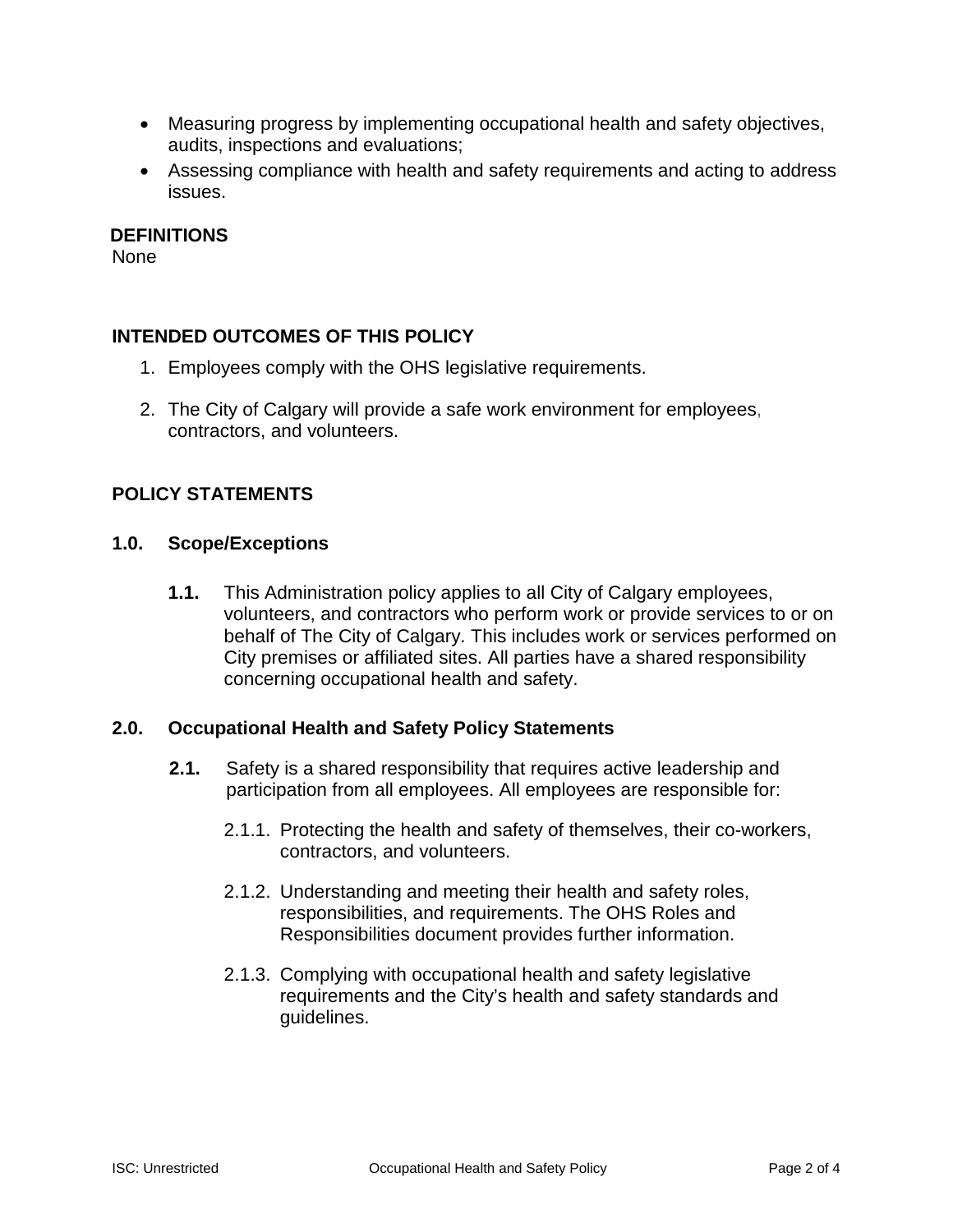## **3.0. Consequences of Non-Compliance**

**3.1.** Failure to adhere to Adminstrative Policies, and items contained within, may result in disciplinary action, up to and including dismissal.

#### **4.0. Communications**

The Occupational Health & Safety Policy is found on the myCity/safety intranet web page and public facing webpage. This policy aligns with the City's Health and Wellness Policy. Both are located within The City's Code of Conduct.

## **SUPPORTING REFERENCES AND RESOURCES**

Please note that some of the items listed below may not be publicly available.

#### **References to related corporate-wide procedures, forms and resources**

- OHS Roles and Responsibilities
- OHS Management System Manual
- OHS Guiding Documents & Forms
- Safety on myCity/safety intranet web page

#### **References to related [Council policies,](http://mycity/OurOrg/Dept/CorporateAdmin/ClerkOffice/LegServ/CounPolLib/CounPolandLibrary/Pages/SearchtheCouncilPolicyLibrary.aspx) bylaws and [administration policies](http://mycity/OurOrg/Dept/CorporateAdmin/ManagerOffice/AdministrationPolicy/Pages/Administrationpolicylibrary.aspx)**

- Code of Conduct Policy (HR-LR-005) including but not limited to:
	- o Acceptable Use of City Technology Policy (IM-IT-002)
		- o Conflict of Interest Policy (HR-LR-004)
		- o Environmental Policy (Council Policy UEP001)
		- o Freedom of Information and Protection of Privacy Act
		- o Occupational Health & Safety Policy (HS-ESM-001)
		- o Social Media, Media Relations and Public Statements Policy (MP-001)
		- o Respectful Workplace Policy (HR-LR-001)
		- o Substance Use Policy (HR-TR-005)
		- o Workplace Violence Policy (GN-040)
- Health and Wellness Policies including but not limited to:
	- o Health and Wellness Policy (HR-037)
	- o Workplace Smoking & Vaping (HR-006)
- Human Resources Policies, including but not limited to:
	- o Labour Relations Policy (HR-LR-002)
	- o Duty to Accommodate in Employment (HR-EMP-001)
	- o Employment Policy (HR-031)